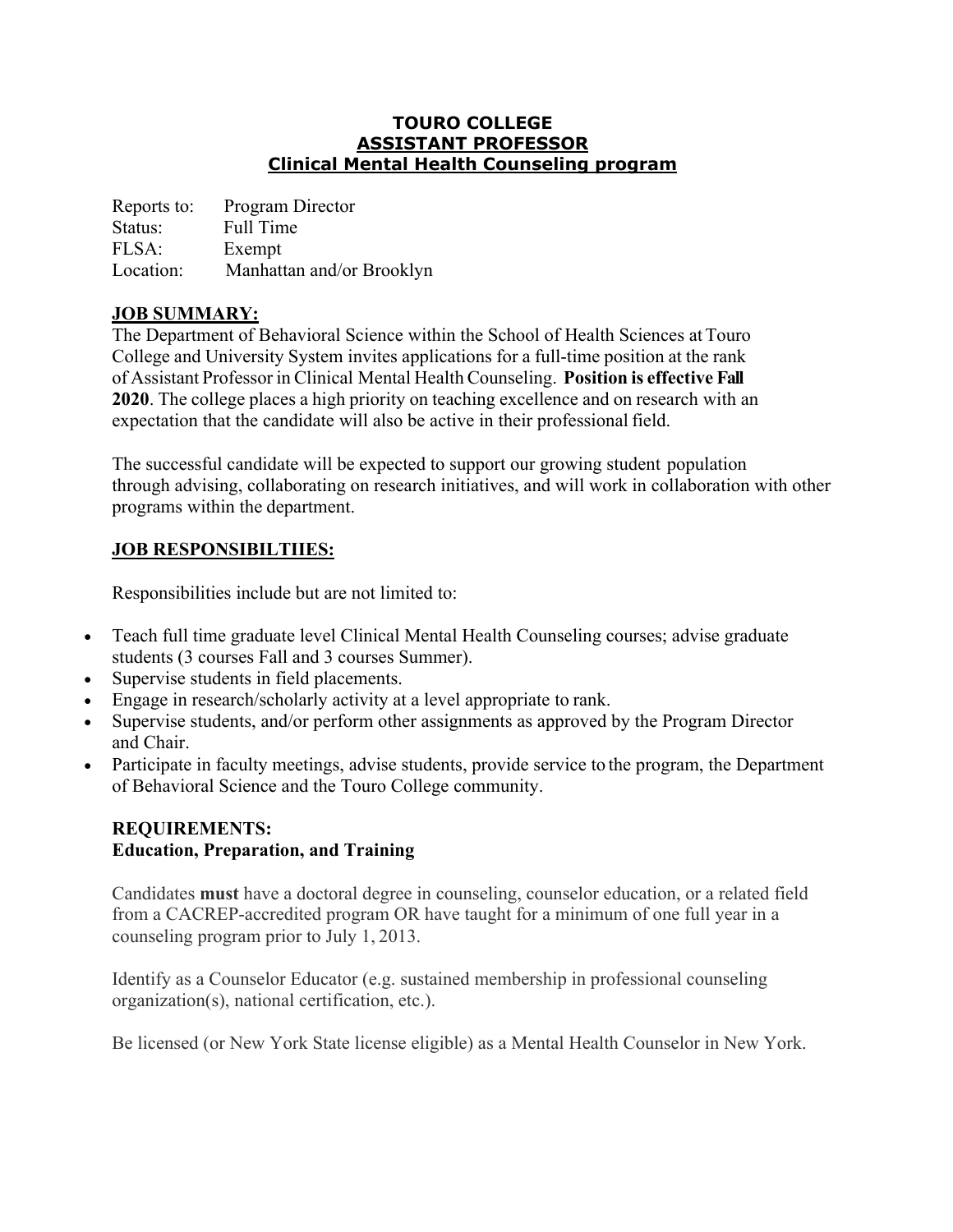Show evidence of teaching graduate level Mental Health Counseling Courses.

Show evidence of clinical supervision experience.

Have history of, or evidence of promise in, scholarship appropriate for the discipline and rank**.**

#### **Skills**

Competence and/or experience in technology as an educational tool (e.g., CANVAS, Blackboard, WebCT, D2L)

A commitment to work in multicultural and urban education settings

Strong interpersonal skills, excellent written and verbal communication skills

Ability to think critically and solve problems independently

Ability to be organized and work on multiple tasks simultaneously

Entrepreneurial mindset

Team player, able to work collaboratively

#### **Physical Demands**

Extensive time sitting and standing

Extensive use of computers

Ability to lift 5 pounds

#### **Computer Skills**

Proficiency in Microsoft Office Suite including Word, Excel, PowerPoint, Outlook

SPSS skills essential, data analysis knowledge in Excel a plus

CANVAS educational platform

Internet journal library and google scholar search experience

Experience using various Electronic Medical Record platforms